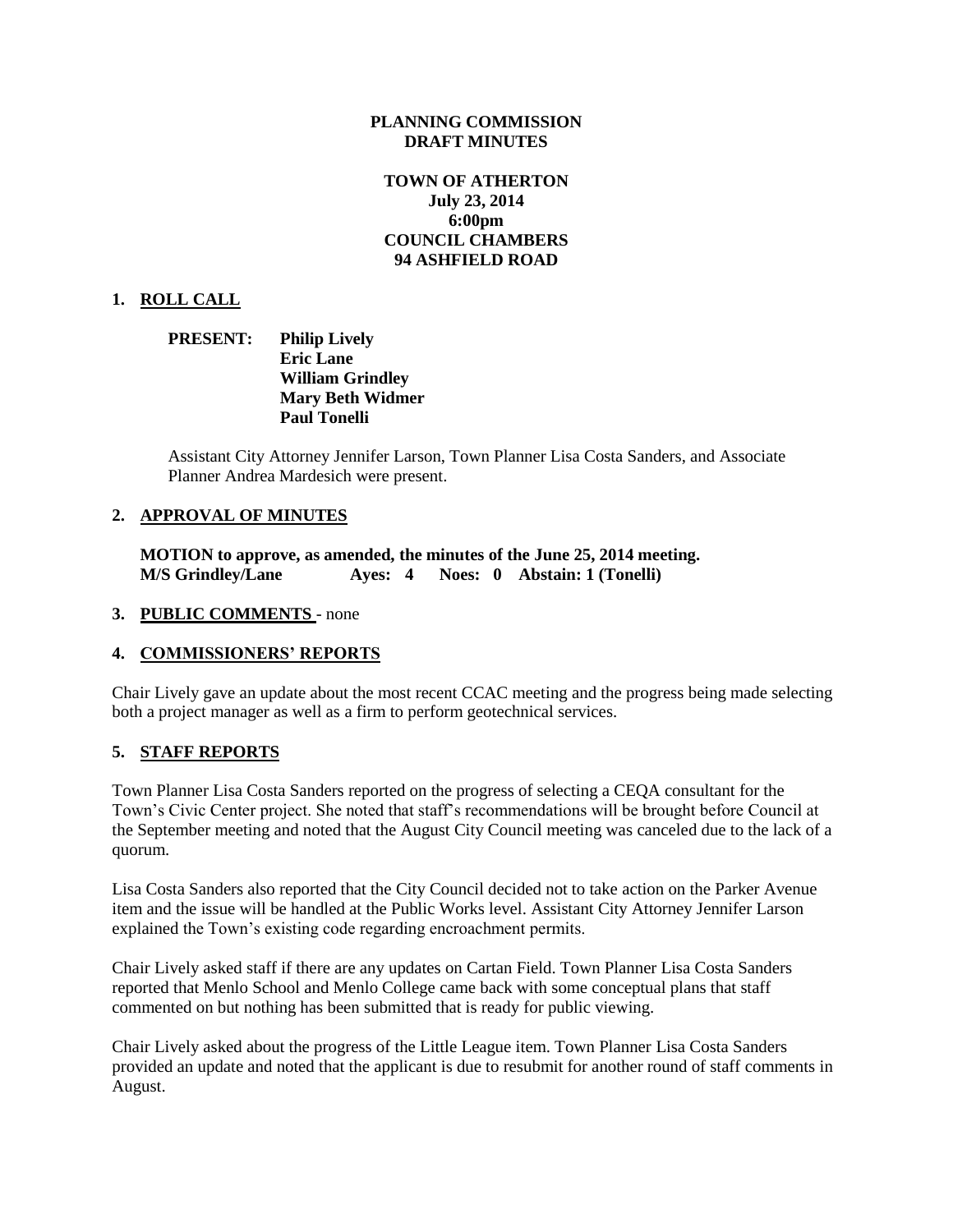# **PUBLIC HEARINGS**

**6. Special Structures Permit – 81 Atherton Avenue (APN 070-240-110) –** Special Structures Permit to allow the sidewalls of the main residence be taller than is allowed by the Atherton Municipal Code.

Associate Planner Andrea Mardesich presented the item.

Commissioner Widmer requested clarification from staff on the require setbacks if a future addition were to be proposed. Staff noted that any future addition would be required to comply with the increased setbacks associated with the Special Structure permit for the height increase.

# OPEN PUBLIC COMMENT

Miya Muraki, Project Manager with Swatt/Miers Architects, addressed the Commission and explained the reason for the request.

Michael Lehmberg, Swatt/Miers Architects, provided more detail on the design and how the Town's code might be interpreted for contemporary home designs.

# CLOSE PUBLIC COMMENT

Discussion ensued between the Commission, staff, and the applicant about the interpretation of the code as it applies to the proposed project relating to sidewall height limits.

Town Planner Lisa Costa Sanders asked for guidance from the Commission if the sidewall interpretation should be discussed further at a future meeting. There was consensus among the Commission not to study the item further relating to sidewall height interpretation.

**MOTION to approve the special Structures Permit at 81 Atherton Avenue based on the findings and for the reasons enumerated in the staff report and subject to the conditions in the draft Special Structures Permit to allow the sidewall height exception.**

**M/S Lane/Widmer Ayes: 5 Noes: 0**

*Findings:*

- 1. *The proposed building or structure will not negatively impact neighboring properties with respect to privacy and view.*
- 2. *The proposed building or structure complies with other development standards, restrictions, or limitations for the proposed building or structure, such as height and landscaping screening.*
- 3. *The granting of the special structures permit is consistent with the objectives of the general plan and this title.*

Chair Lively advised of the 10-day appeal period.

## **7. Ordinance Amending Atherton Municipal Code Chapter 17.40 Accessory Buildings and Structures**.

Town Planner Lisa Costa Sanders presented the item.

Commissioner Widmer clarified with staff how underground equipment could be six inches above grade. Town Planner Lisa Costa Sanders answered that in most cases that would be an access panel to equipment that is housed underground.